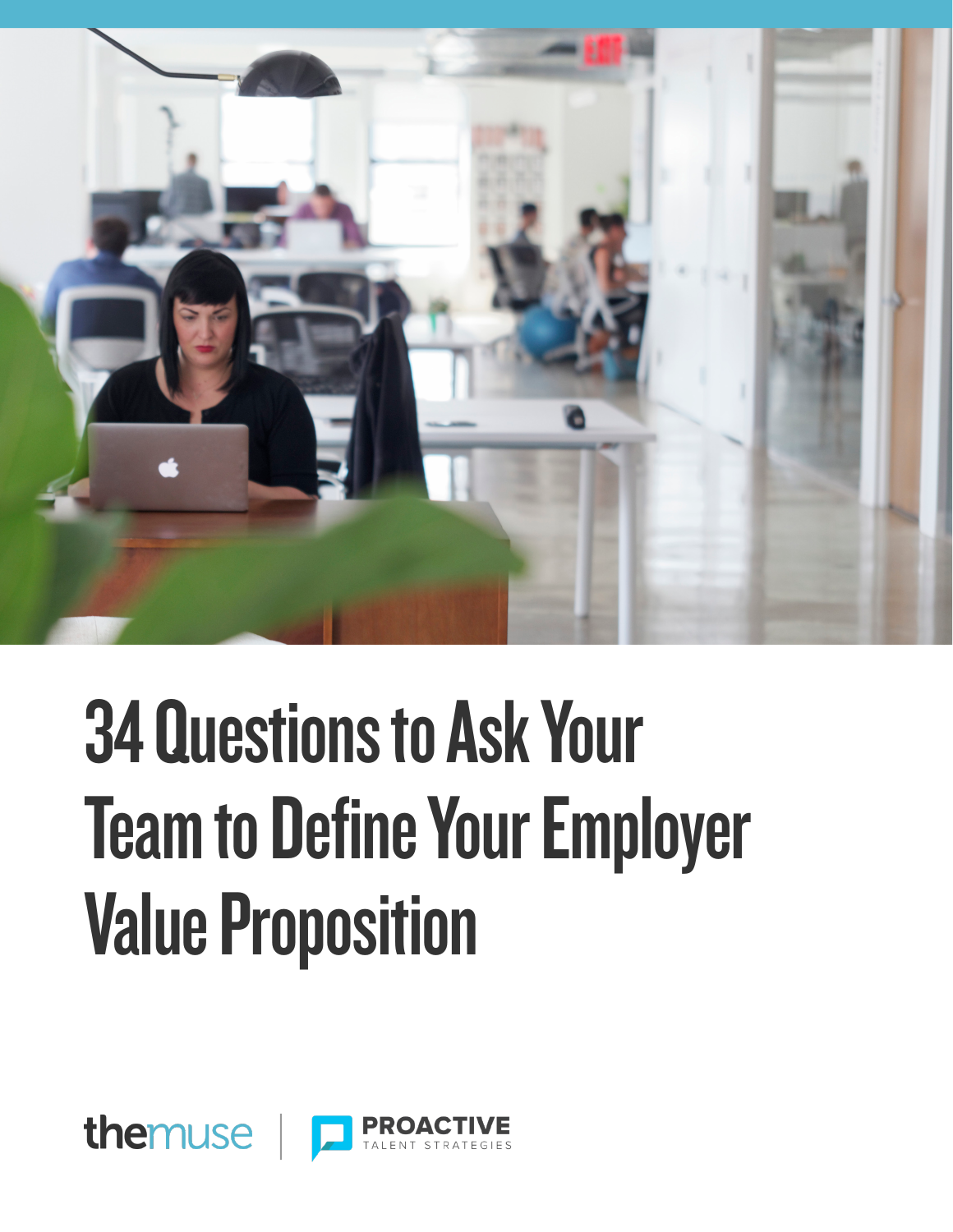# What is an EVP?

An employer value proposition (EVP) is a set of characteristics that define your brand and diferentiate you from competitors. It's the value a company gives to both their candidates and employees throughout their entire lifecycle—from the interview process to overall employee experience to the way a former employee talks about your company when they move on to another opportunity.

Think of it as an internal mission statement for your employees.

### Why Do You Need It?

Your EVP will help you with recruiting, hiring, and creating a great employee experience. Employers who invest in developing their EVP will see an increased talent pool, better employee engagement, and a consistent brand message to relevant and important target groups.

### Some Inspiration for You

- " We're building a company people love. A company that will stand the test of time. So we invest in our people, and optimize for your long term happiness."**—Hubspot**
- <sup>66</sup> At Goldman Sachs, you will make an impact."**—Goldman Sachs**
- " Oh what fun. Hop in."**—Target**

## So, How Do You Get Started?

You can derive common stories, values, and themes from interviewing your employees. After all, they are the ones who live and breathe your EVP on a daily basis.

- 1. Find a tool to survey your employees
- 2. Use the 34 sample questions below to help build your survey
- 3. Analyze survey results
- 4. Defne your EVP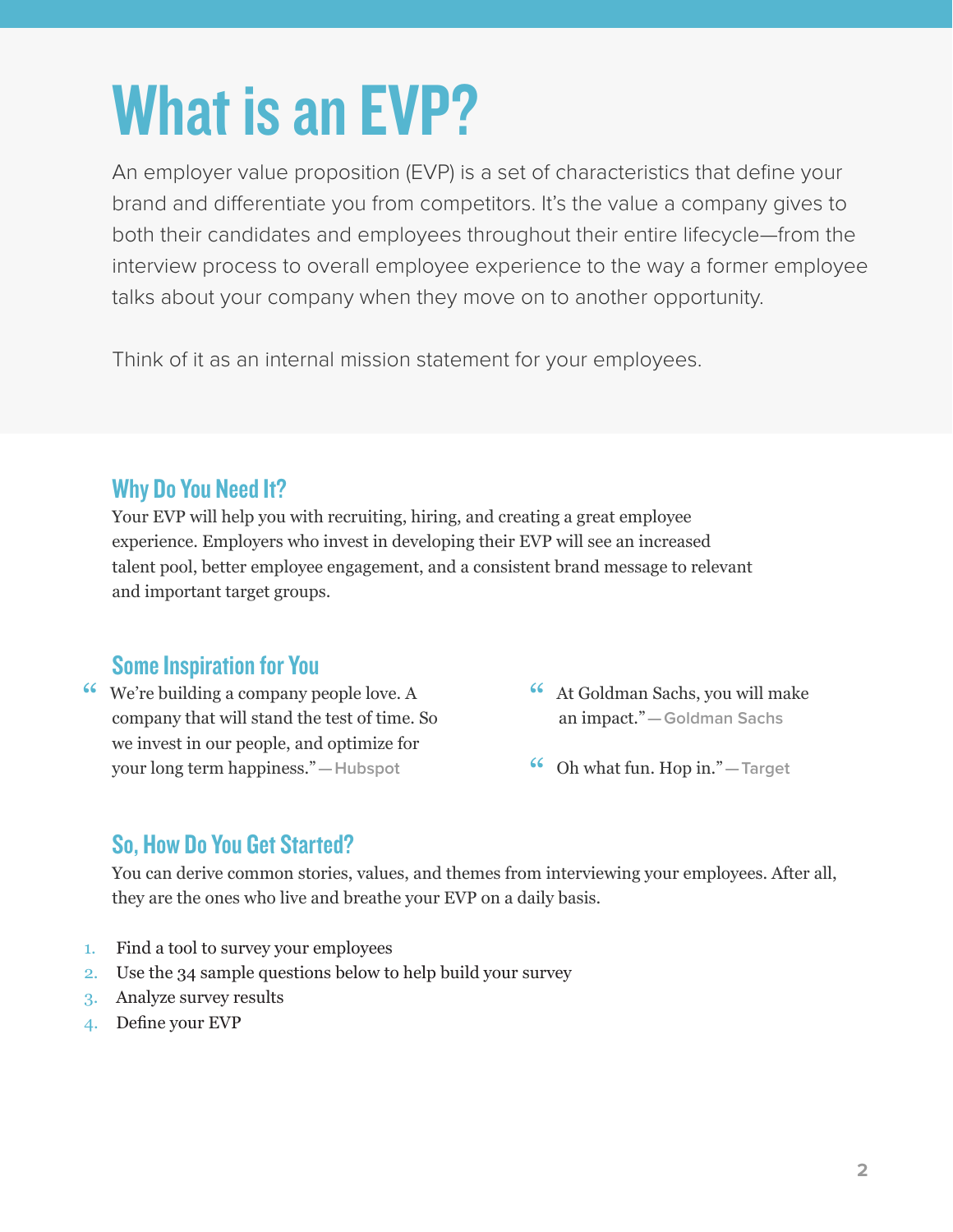# Sample Questions

#### Development & Retention

Responses: Strongly Agree, Agree, Neither Agree Nor Disagree, Disagree, Strongly Disagree

- 1. My team has the knowledge and skills necessary to accomplish organizational goals.
- 2. My work unit is able to recruit people with the right skills.
- 3. Physical conditions allow employees to perform their jobs well.
- 4. Supervisors/team leaders in my work support employee development.
- 5. Training is provided at regular intervals.

#### Performance Culture

Responses: Strongly Agree, Agree, Neither Agree Nor Disagree, Disagree, Strongly Disagree

- 6. Pay raises depend on how well employees perform their jobs.
- 7. My performance appraisal is a fair refection of my performance.
- 8. Discussions with my supervisor/team leader about my performance are worthwhile.
- 9. Managers/supervisors/team leaders work well with employees of diferent backgrounds.
- 10. My supervisor supports my need to balance work and family issues.

#### Leadership

Responses: Strongly Agree, Agree, Neither Agree Nor Disagree, Disagree, Strongly Disagree

- 11. In my organization, leaders generate high levels of motivation and commitment in the workforce.
- 12. Employees are protected from health and safety hazards on the job.
- 13. Employees have a feeling of personal empowerment with respect to work processes.
- 14. Managers communicate the goals and priorities of the organization.
- 15. My organization has prepared employees for potential security threats.

#### Job Satisfaction: How Satisfied Are You With Your Job?

Responses: Very Satisfied, Satisfied, Neutral, Dissatisfied, Very Dissatisfied

- 16. How satisfed are you with the information you receive from management on what's going on in your organization?
- 17. How satisfed are you with your opportunity to get a better job in your organization?
- 18. How satisfed are you with the recognition you receive for doing a good job?
- 19. How satisfed are you with the policies and practices of your senior leaders?
- 20. How satisfed are you with the training you receive for your present job?